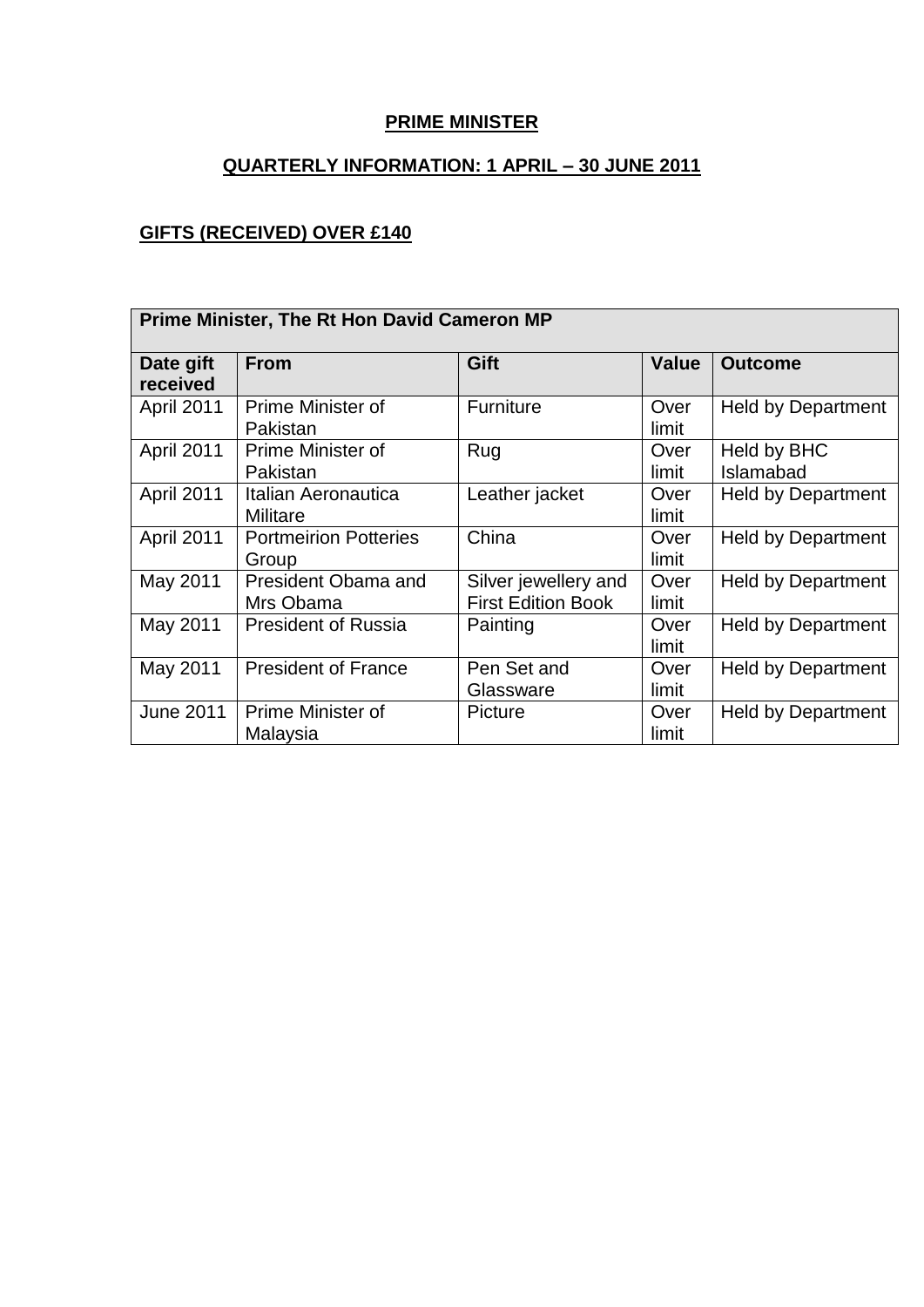## **GIFTS (GIVEN) OVER £140**

| <b>Prime Minister, The Rt Hon David Cameron MP</b> |             |      |       |         |
|----------------------------------------------------|-------------|------|-------|---------|
| Date gift<br>given                                 | <b>From</b> | Gift | Value | Outcome |
| Nil return                                         |             |      |       |         |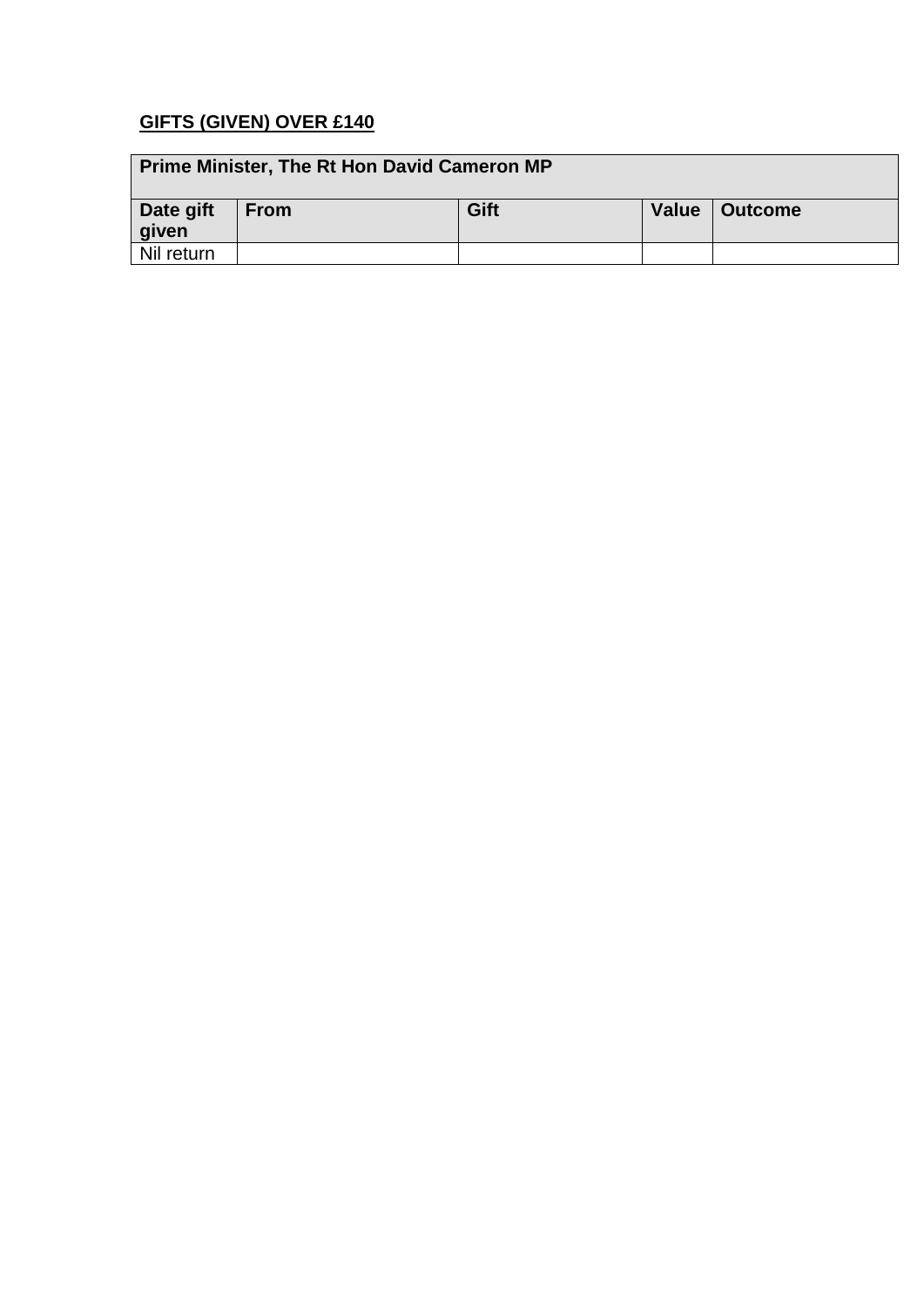# **HOSPITALITY<sup>1</sup>**

| Prime Minister, The Rt Hon David Cameron MP |                      |                                     |  |
|---------------------------------------------|----------------------|-------------------------------------|--|
| Date                                        | Name of Organisation | <b>Type of Hospitality Received</b> |  |
|                                             | <b>NIL RETURN</b>    |                                     |  |

<sup>1</sup>  $1$  Does not normally include attendance at functions hosted by HM Government; 'diplomatic' functions in the UK or abroad, hosted by overseas governments; minor refreshments at meetings, receptions, conferences, and seminars; and offers of hospitality which were declined.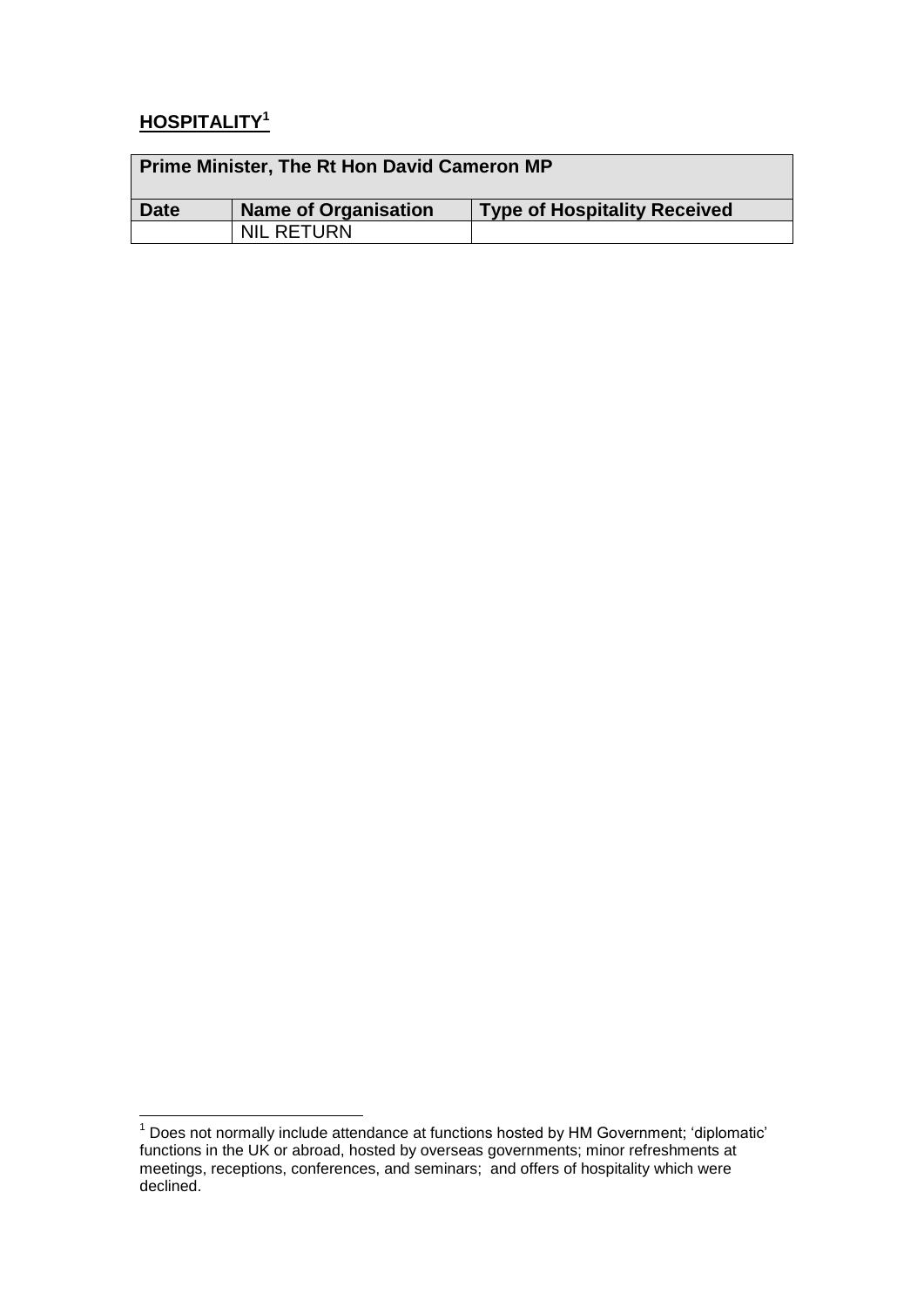### **OVERSEAS TRAVEL**

| <b>Prime Minister</b> |                                                       |                                                                              |                                                                                          |                                                                                                            |                                                                                          |
|-----------------------|-------------------------------------------------------|------------------------------------------------------------------------------|------------------------------------------------------------------------------------------|------------------------------------------------------------------------------------------------------------|------------------------------------------------------------------------------------------|
| Date(s) of trip       | <b>Destination</b>                                    | <b>Purpose of</b><br>trip                                                    | 'No 32 (The<br>Royal)<br>Squadron'<br>or 'other<br>RAF' or<br>'Charter' or<br>'Eurostar' | <b>Number of</b><br><b>officials</b><br>accompanying<br>Minister, where<br>non-scheduled<br>travel is used | <b>Total cost</b><br>including travel<br>and<br>accommodation of<br><b>Minister only</b> |
| 4-5 April             | Gioia del<br>Colle, Italy &<br>Islamabad,<br>Pakistan | Visit to UK<br>forces<br>personnel, and<br>bilateral visit<br>(respectively) | Charter                                                                                  | 22                                                                                                         | £245,250                                                                                 |
| 18 May                | Dublin,<br>Ireland                                    | For Her<br>Majesty's State<br>Visit                                          | Charter                                                                                  | 8                                                                                                          | £7,105                                                                                   |
| 26 May                | Deauville,<br>France                                  | <b>G8 Summit</b>                                                             | Charter                                                                                  | 29                                                                                                         | £3,500                                                                                   |
| 23 June               | Prague,<br>Czech<br>Republic                          | <b>Bilateral visit</b>                                                       | <b>Schedule</b>                                                                          | n/a                                                                                                        | £472                                                                                     |
| 24 June               | <b>Brussels</b>                                       | European<br>Council                                                          | <b>RAF</b>                                                                               | 14                                                                                                         | £3,890                                                                                   |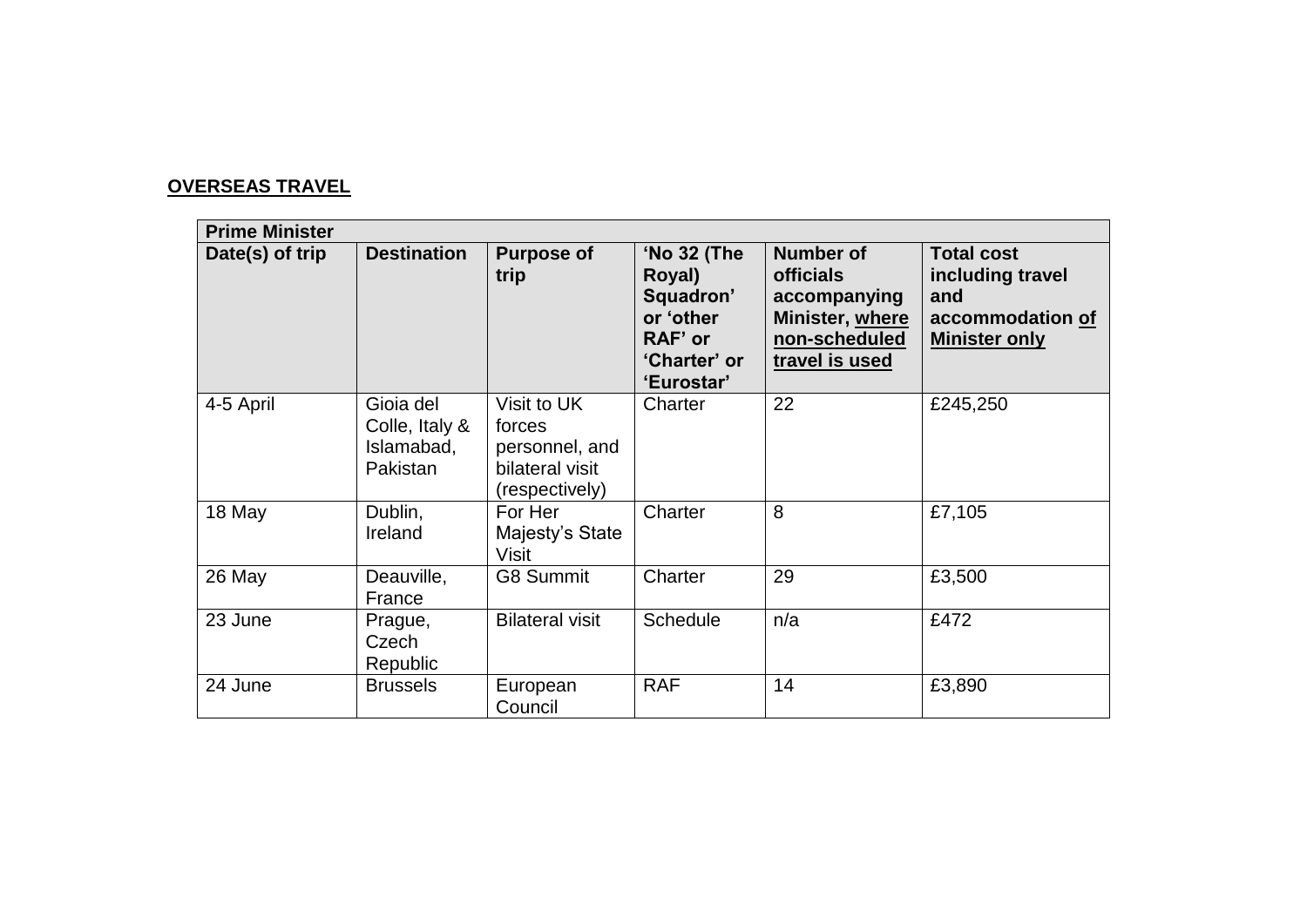#### **MEETINGS WITH EXTERNAL ORGANISATIONS (INCLUDING MEETINGS WITH NEWSPAPER AND OTHER MEDIA PROPRIETORS, EDITORS AND SENIOR EXECUTIVES)<sup>2</sup>**

| Prime Minister, The Rt Hon David Cameron MP |                                                                                                                                                                                                                                                                                                                                                                                                                                                                                                                                                                                                                                                                                   |                                        |  |  |
|---------------------------------------------|-----------------------------------------------------------------------------------------------------------------------------------------------------------------------------------------------------------------------------------------------------------------------------------------------------------------------------------------------------------------------------------------------------------------------------------------------------------------------------------------------------------------------------------------------------------------------------------------------------------------------------------------------------------------------------------|----------------------------------------|--|--|
| Date of<br><b>Meeting</b>                   | <b>Name of External Organisation</b>                                                                                                                                                                                                                                                                                                                                                                                                                                                                                                                                                                                                                                              | <b>Purpose of Meeting</b>              |  |  |
| April 2011                                  | <b>New Schools Network and Harris</b><br>Foundation                                                                                                                                                                                                                                                                                                                                                                                                                                                                                                                                                                                                                               | To discuss education<br>implementation |  |  |
| April 2011                                  | <b>Street League</b>                                                                                                                                                                                                                                                                                                                                                                                                                                                                                                                                                                                                                                                              | No 10 charity partner                  |  |  |
| April 2011                                  | <b>James Harding (Times)</b>                                                                                                                                                                                                                                                                                                                                                                                                                                                                                                                                                                                                                                                      | <b>General discussion</b>              |  |  |
| April 2011                                  | Rosa Monckton                                                                                                                                                                                                                                                                                                                                                                                                                                                                                                                                                                                                                                                                     | To discuss disability issues           |  |  |
| April 2011                                  | Murdoch MacLennan (Telegraph<br>Media Group) and Tony<br>Gallagher (Telegraph)                                                                                                                                                                                                                                                                                                                                                                                                                                                                                                                                                                                                    | General discussion                     |  |  |
| April 2011                                  | Turning Point, ACEVO, Asthma<br>UK, Mind, AnteNatal Results and<br><b>Choices, Connect, The Princess</b><br>Royal Trust for Carers, Mencap,<br>Marie Curie, Rethink, National<br>Care Forum, Sands Stillbirth and<br>Neonatal Death Charity,<br><b>Voluntary Organisations</b><br>Disability Group, WhizzKidz,<br>Leonard Cheshire Disability,<br><b>National Council for Palliative</b><br>Care, National Voices, Director of<br>External Affairs, Doctors of the<br>World UK, London Borough of<br>Hammersmith and Fulham,<br>Brook, NHS Future Forum, Anna<br>Freud Centre, African Carribean<br>Leukaemia Trust, Shaftesbury<br>Partnership, Salford Health<br><b>Matters</b> | To discuss the health<br>service       |  |  |
| April 2011                                  | <b>Richard Desmond (Express</b><br>Newspapers) and Hugh Whittow<br>(Express)                                                                                                                                                                                                                                                                                                                                                                                                                                                                                                                                                                                                      | General discussion                     |  |  |
| April 2011                                  | Royal Berkshire Hospital<br>employees                                                                                                                                                                                                                                                                                                                                                                                                                                                                                                                                                                                                                                             | To discuss the health<br>service       |  |  |
| April 2011                                  | Masood Ahmed, Walter Russell<br>Mead, Xan Smiley, Nader<br>Mousavizadeh, Jeremy                                                                                                                                                                                                                                                                                                                                                                                                                                                                                                                                                                                                   | To discuss the Middle East             |  |  |

<sup>1</sup>  $2$  Does not normally include meetings with Government bodies such as other Government Departments, NDPBs, Non-Ministerial Departments, Agencies, Government reviews and representatives of Parliament, devolved or foreign governments.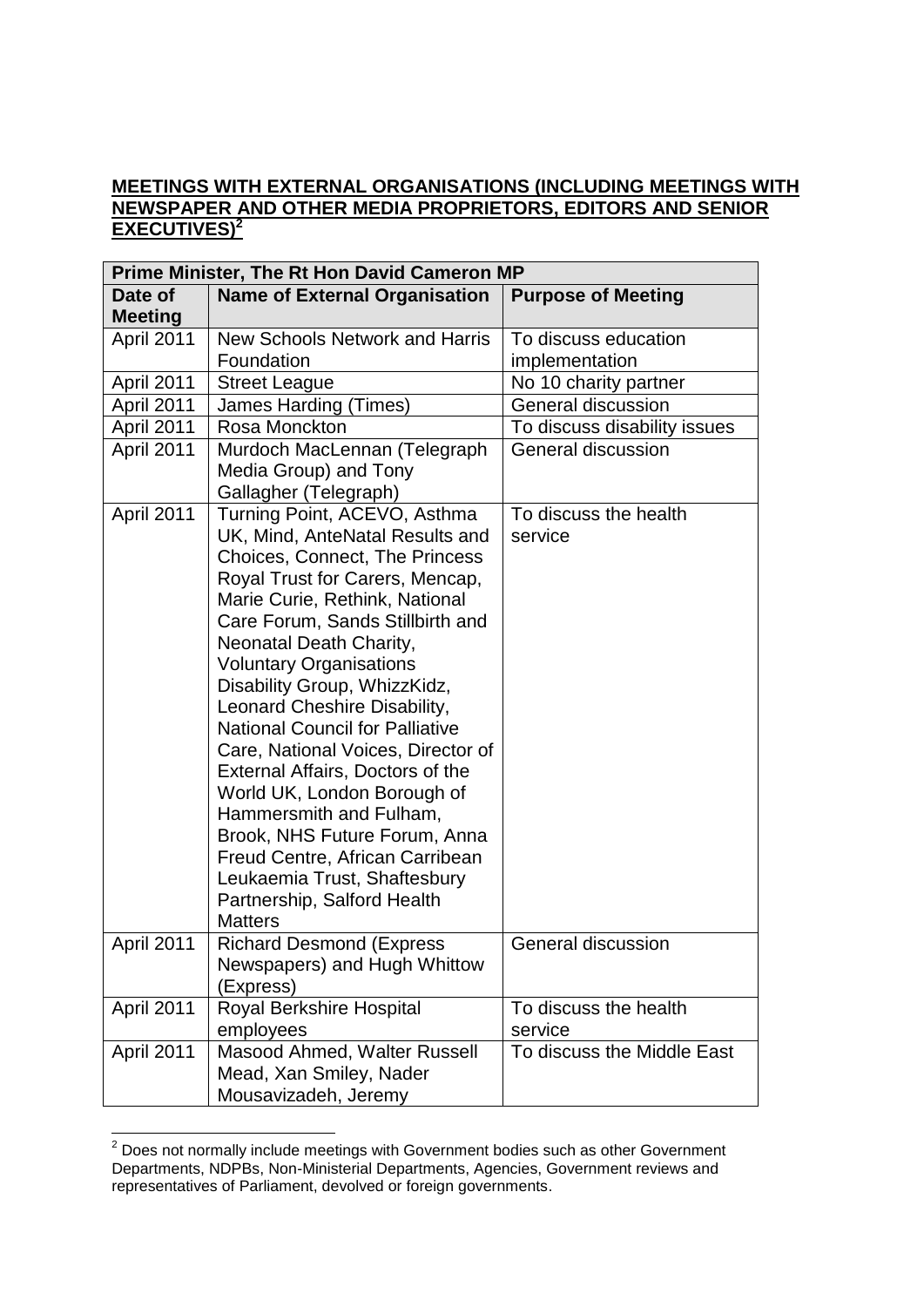|            | Greenstock, Erik Berglof, Daniel<br>Korski                                                                                                                                                                                                                                                                                                                                                                                                                                                          |                                              |
|------------|-----------------------------------------------------------------------------------------------------------------------------------------------------------------------------------------------------------------------------------------------------------------------------------------------------------------------------------------------------------------------------------------------------------------------------------------------------------------------------------------------------|----------------------------------------------|
| April 2011 | <b>Foundation Trust Network</b>                                                                                                                                                                                                                                                                                                                                                                                                                                                                     | To discuss the health<br>service             |
| May 2011   | Burberry, Climate Change<br>Capital, Arup, Dyson, J<br>Sainsbury, BAE Systems, BT,<br>John Lewis, Diageo, GSK, FSB,<br>3i                                                                                                                                                                                                                                                                                                                                                                           | To discuss business issues                   |
| May 2011   | John Bird, Matthew Bowcock, Dr<br>Helen Bowcock, Ray Burman, Sir<br>Ronald Cohen, Ken Costa, Hilary<br>Cottam, Dr Mo Girach, Stephen<br>Greene, Sophie Howarth, Craig<br>Morley, Geoff Mulgan and<br>Rowena Young, Dr Ali Parsa,<br>Martyn Rose, Brett Wigdortz,<br><b>Shaun Bailey</b>                                                                                                                                                                                                             | To discuss the Big Society                   |
| May 2011   | Jenson Button, Lewis Hamilton<br>and children from Burdett Coutts<br><b>Primary School</b>                                                                                                                                                                                                                                                                                                                                                                                                          | To discuss road safety                       |
| May 2011   | Meeting with the Royal British<br>Legion                                                                                                                                                                                                                                                                                                                                                                                                                                                            | To discuss the Military<br>Covenant          |
| May 2011   | Elton John and the AIDS<br>Foundation                                                                                                                                                                                                                                                                                                                                                                                                                                                               | To discuss AIDS and<br>international issues  |
| May 2011   | Age UK, Alzheimer's Society,<br>Asthma UK, Breakthrough Breast<br>Cancer, Diabetes UK, Macmillan<br>National Voices, The<br>Neurological Alliance, Rethink,<br><b>Stroke Association</b>                                                                                                                                                                                                                                                                                                            | To discuss the health<br>service             |
| May 2011   | <b>David Brooks</b>                                                                                                                                                                                                                                                                                                                                                                                                                                                                                 | To discuss social behaviour<br><b>issues</b> |
| May 2011   | UK-Japan 21 <sup>st</sup> Century Group                                                                                                                                                                                                                                                                                                                                                                                                                                                             | To discuss international<br>issues           |
| May 2011   | Dominic Mohan (Sun)                                                                                                                                                                                                                                                                                                                                                                                                                                                                                 | General discussion                           |
| May 2011   | NHS Future Forum, Academy of<br><b>Medical Royal Colleges, Royal</b><br>College of Obstetricians and<br>Gynaecologists, Royal College of<br><b>General Practitioners, Federation</b><br>of AHPs, College of Emergency<br>Medicine, Royal College of<br>Surgeons, National Association<br>of Primary Care, University<br><b>Hospitals Birmingham NHS</b><br>Foundation Trust, NHS Alliance,<br>Faculty of Public Health, Royal<br>College of Midwives, British<br><b>Medical Association Central</b> | To discuss the health<br>service             |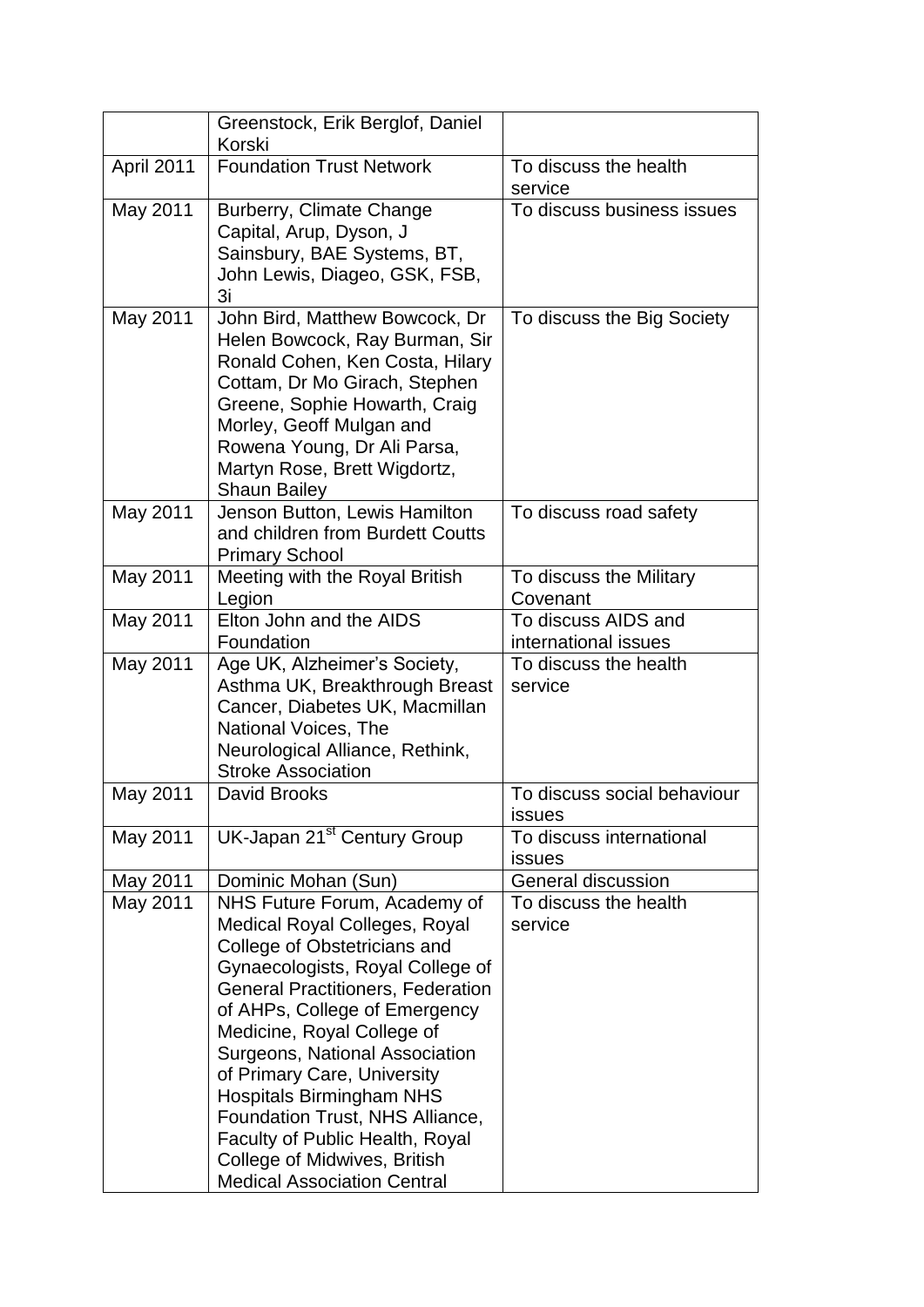|                  | <b>Consultants and Specialists</b>                                     |                          |
|------------------|------------------------------------------------------------------------|--------------------------|
|                  | Committee, The Health                                                  |                          |
|                  | Foundation, Royal College of                                           |                          |
|                  | Nursing, Academy of Medical                                            |                          |
|                  | Royal Colleges, Royal College of                                       |                          |
|                  | Pathologists, Royal College of                                         |                          |
|                  | Physicians, Royal College of                                           |                          |
|                  | <b>Paediatrics and Child Health</b>                                    |                          |
| May 2011         | <b>NHS Future Forum members:</b>                                       | To discuss the health    |
|                  | Turning Point, Hammersmith and                                         | service                  |
|                  | <b>Fulham Council, North</b>                                           |                          |
|                  | Lancashire Teaching PCT, North                                         |                          |
|                  | Essex Cluster, Cambridge                                               |                          |
|                  | <b>Primary Care Trust, Sheffield</b>                                   |                          |
|                  | <b>Teaching Hospitals NHS</b>                                          |                          |
|                  | <b>Foundation Trust, Race Equality</b>                                 |                          |
|                  | Foundation, Mind, Federation of                                        |                          |
|                  | <b>Surgical Speciality Associations,</b>                               |                          |
|                  | <b>University College London</b>                                       |                          |
|                  | <b>Hospitals Foundation Trust,</b>                                     |                          |
|                  | Mencap, Association of Directors                                       |                          |
|                  | of Adult Social Services, Marie                                        |                          |
|                  | <b>Curie, Oxford University Cancer</b>                                 |                          |
|                  |                                                                        |                          |
|                  | Medicine department, Essex                                             |                          |
|                  | <b>County Council, Oxleas NHS</b><br><b>Foundation Trust, Imperial</b> |                          |
|                  |                                                                        |                          |
|                  | College Healthcare NHS Trust,                                          |                          |
|                  | Humber Primary Care Trust,                                             |                          |
|                  | University Hospitals of Leicester<br>NHS Trust, Heatherwood and        |                          |
|                  | <b>Wexham Park NHS Foundation</b>                                      |                          |
|                  |                                                                        |                          |
|                  | Trust, Bexley Care Trust,                                              |                          |
|                  | University Hospitals Birmingham                                        |                          |
|                  | <b>NHS Foundation Trust, West</b>                                      |                          |
|                  | Suffolk Hospital, Healthworks GP                                       |                          |
|                  | Commissioning Consortium,                                              |                          |
|                  | <b>Leeds City Council, Community</b>                                   |                          |
|                  | Wellbeing Programme Board,                                             |                          |
|                  | <b>Royal National Orthopaedic</b>                                      |                          |
|                  | Hospital, RemedyUK, NHS                                                |                          |
|                  | Lambeth, Newcastle University                                          |                          |
|                  | <b>School of Dental Sciences</b>                                       |                          |
|                  | Department, National Voices,                                           |                          |
|                  | University College London,                                             |                          |
|                  | Queen Alexandra Hospital,                                              |                          |
|                  | Papworth Hospital NHS                                                  |                          |
|                  | <b>Foundation Trust</b>                                                |                          |
| <b>June 2011</b> | <b>Nissan</b>                                                          | To discuss manufacturing |
|                  |                                                                        | and apprenticeships      |
| <b>June 2011</b> | Vice Chancellors of: University of                                     | To discuss education     |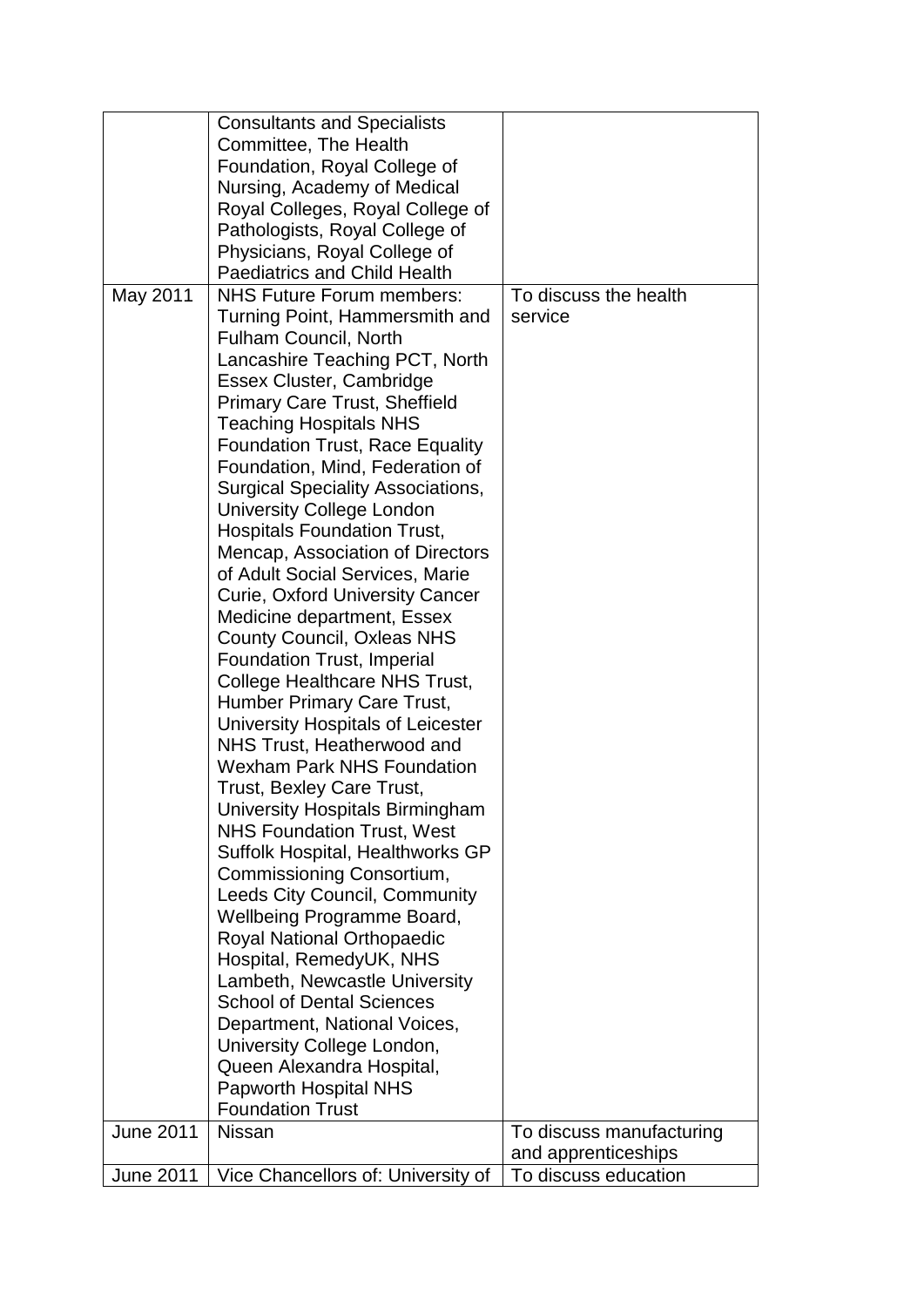|                  | Leeds, University of Bath,                |                                     |
|------------------|-------------------------------------------|-------------------------------------|
|                  | University of Kent, The University        |                                     |
|                  | of Nottingham, Teesside                   |                                     |
|                  | University, Sheffield Hallam              |                                     |
|                  | University, Roehampton                    |                                     |
|                  | University, Loughborough                  |                                     |
|                  | University, University of                 |                                     |
|                  | Westminster, University of                |                                     |
|                  | Essex, University of Exeter,              |                                     |
|                  | University of Surrey, University of       |                                     |
|                  | Bristol, Northumbria University,          |                                     |
|                  | <b>Lancaster University, University</b>   |                                     |
|                  | of the West of England, Bristol,          |                                     |
|                  | <b>Bucks New University,</b>              |                                     |
|                  | Universities UK, GuildHE,                 |                                     |
|                  | University of Exeter                      |                                     |
| <b>June 2011</b> | <b>BMW</b>                                | To discuss manufacturing            |
|                  |                                           | and apprenticeships                 |
| <b>June 2011</b> | Society of Motor Manufacturers            | To discuss the motor                |
|                  | and Traders: BMW Group, DAF               | manufacturing industry              |
|                  | Trucks, Daimler, FIAT S.p.A,              |                                     |
|                  | <b>IVECO, Ford Motor Company,</b>         |                                     |
|                  | General Motors Europe, Man                |                                     |
|                  | Truck and Bus, PSA Peugeot                |                                     |
|                  | Citroen, Renault Group, Toyota            |                                     |
|                  | Motor Europe, ACEA                        |                                     |
| <b>June 2011</b> | James Harding (Times)                     | General discussion                  |
| <b>June 2011</b> | <b>British Medical Association</b>        | To discuss the health<br>service    |
| <b>June 2011</b> | Royal College of Nursing                  | To discuss the health               |
|                  |                                           | service                             |
| <b>June 2011</b> | <b>NHS Future Forum</b>                   | To discuss the health               |
|                  |                                           | service                             |
| <b>June 2011</b> | Iberdrola                                 | To discuss energy issues            |
| <b>June 2011</b> | News International summer party           | Social                              |
| <b>June 2011</b> | Neil MacGregor, Anish Kapoor,             | To discuss human rights             |
|                  | Vernon Ellis, David Mepham,               | <b>issues</b>                       |
|                  | Alex Beard, Kate Allen                    |                                     |
| <b>June 2011</b> | <b>Philip Green (ex-United Utilities)</b> | To discuss the Big Society          |
| <b>June 2011</b> | <b>Times CEO Summit</b>                   | Speech                              |
| <b>June 2011</b> | Royal College of Nursing                  | Marking Nurse of the Year<br>Awards |
| <b>June 2011</b> | National Broadcasters and Lobby           | Reception (No 10)                   |
| <b>June 2011</b> | <b>Sir Terence Conran</b>                 | To discuss the Design               |
|                  |                                           | <b>Museum</b>                       |
| <b>June 2011</b> | NASA crew of the STS-133                  | To discuss their recent             |
|                  | mission                                   | mission on Discovery                |
| <b>June 2011</b> | Dr Neil Weir, Shahzad Malik,              | To discuss science issues           |
|                  | Martin Mackay, Lord Paul                  |                                     |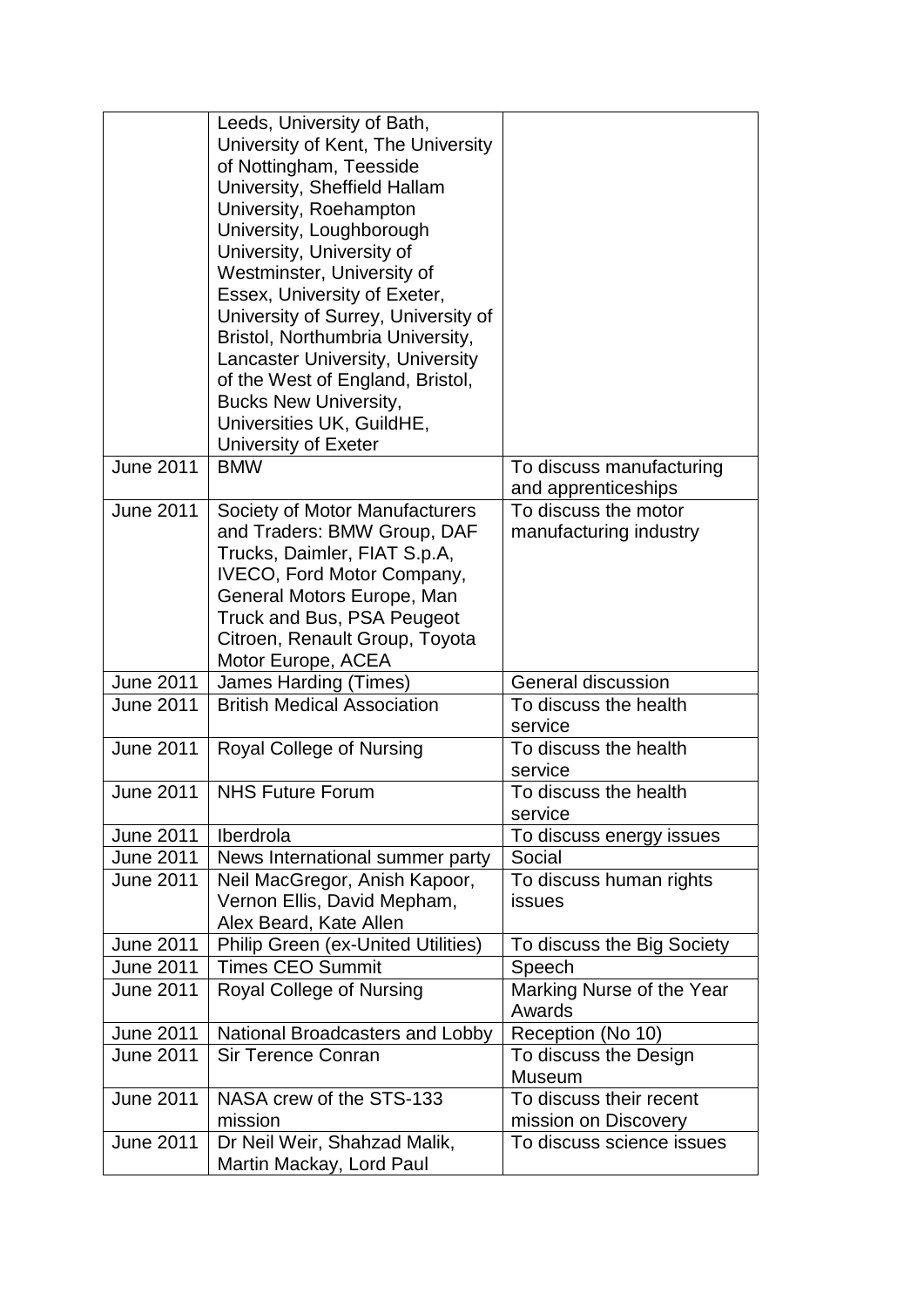|                  | Drayson, Earl Howe, Andrew<br>Witty, Professor John<br>Beddington, Professor Sally<br>Davies, Dr Christian Rohiff,<br>Professor Janet Thornton,<br>Pascale Witz, Professor Dale<br>Sanders, Chris Brinsmead,<br>Professor Lord Ara Darzi, Dr |                            |
|------------------|----------------------------------------------------------------------------------------------------------------------------------------------------------------------------------------------------------------------------------------------|----------------------------|
|                  | David Bentley, Professor Michael                                                                                                                                                                                                             |                            |
|                  | Stratton, Sir Mark Walport, Dr<br>Nicolaus Henke, Chris Llewellyn,                                                                                                                                                                           |                            |
|                  | Sir John Bell, Professor Kay                                                                                                                                                                                                                 |                            |
|                  | Davies, Patrick Vallance                                                                                                                                                                                                                     |                            |
| <b>June 2011</b> | Sue Inglish, Steve Mitchell, Mary                                                                                                                                                                                                            | General discussion         |
|                  | Hockaday [BBC]                                                                                                                                                                                                                               |                            |
| <b>June 2011</b> | European Roundtable of                                                                                                                                                                                                                       | To discuss the economy and |
|                  | Industrialists: AB Volvo, Air                                                                                                                                                                                                                | business issues            |
|                  | Liquide, AP Møller-Maersk,                                                                                                                                                                                                                   |                            |
|                  | AstraZeneca, Lafarge, BP, ERT.                                                                                                                                                                                                               |                            |